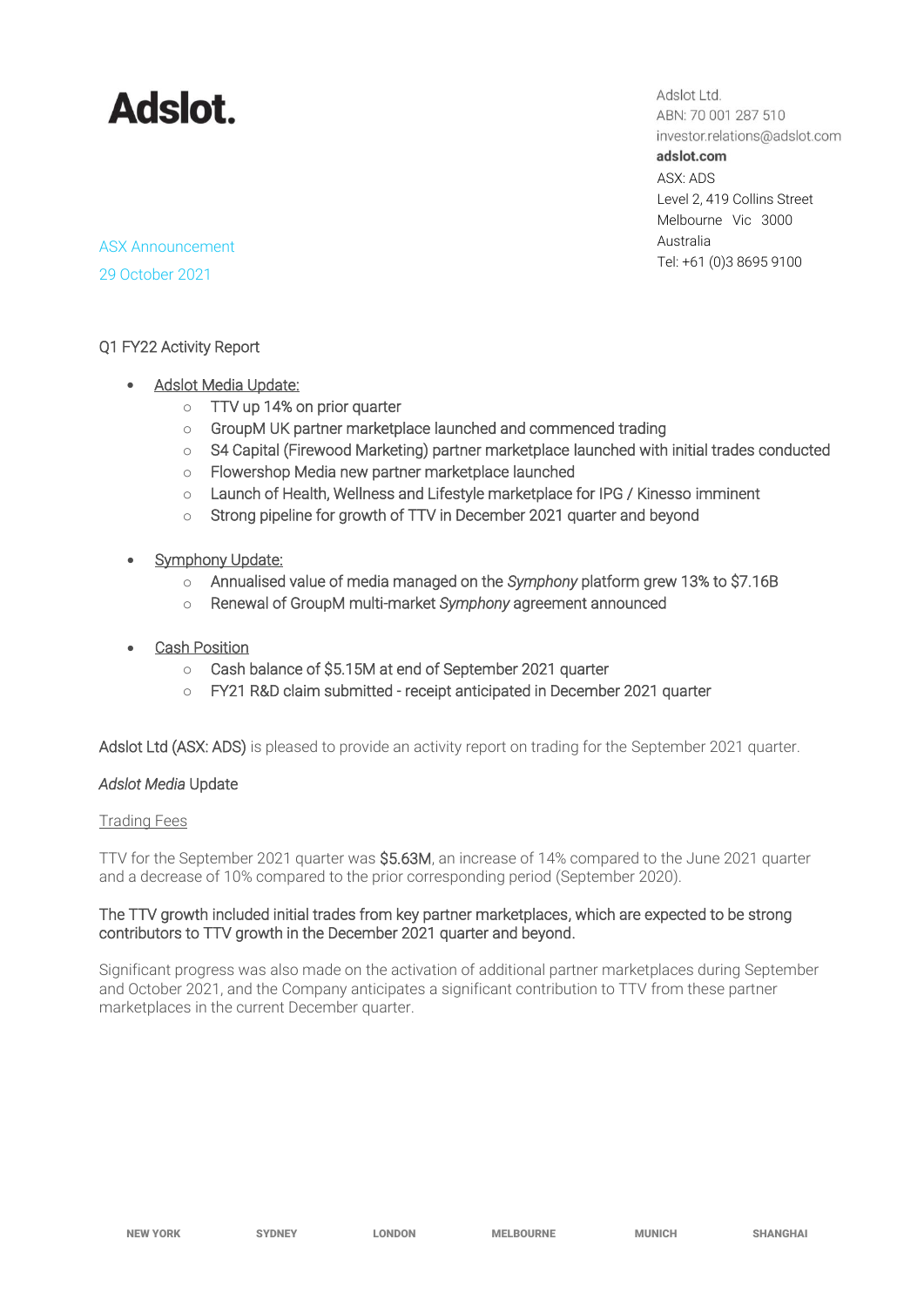# Adslot.



## Volume of Trades

There were 570 trades in the September 2021 quarter, representing a 14% increase quarter-on-quarter, and a 23% increase when compared to the prior corresponding period. Growth in the volume of trades was driven by increased trading activity in all major markets in which the Company is active.

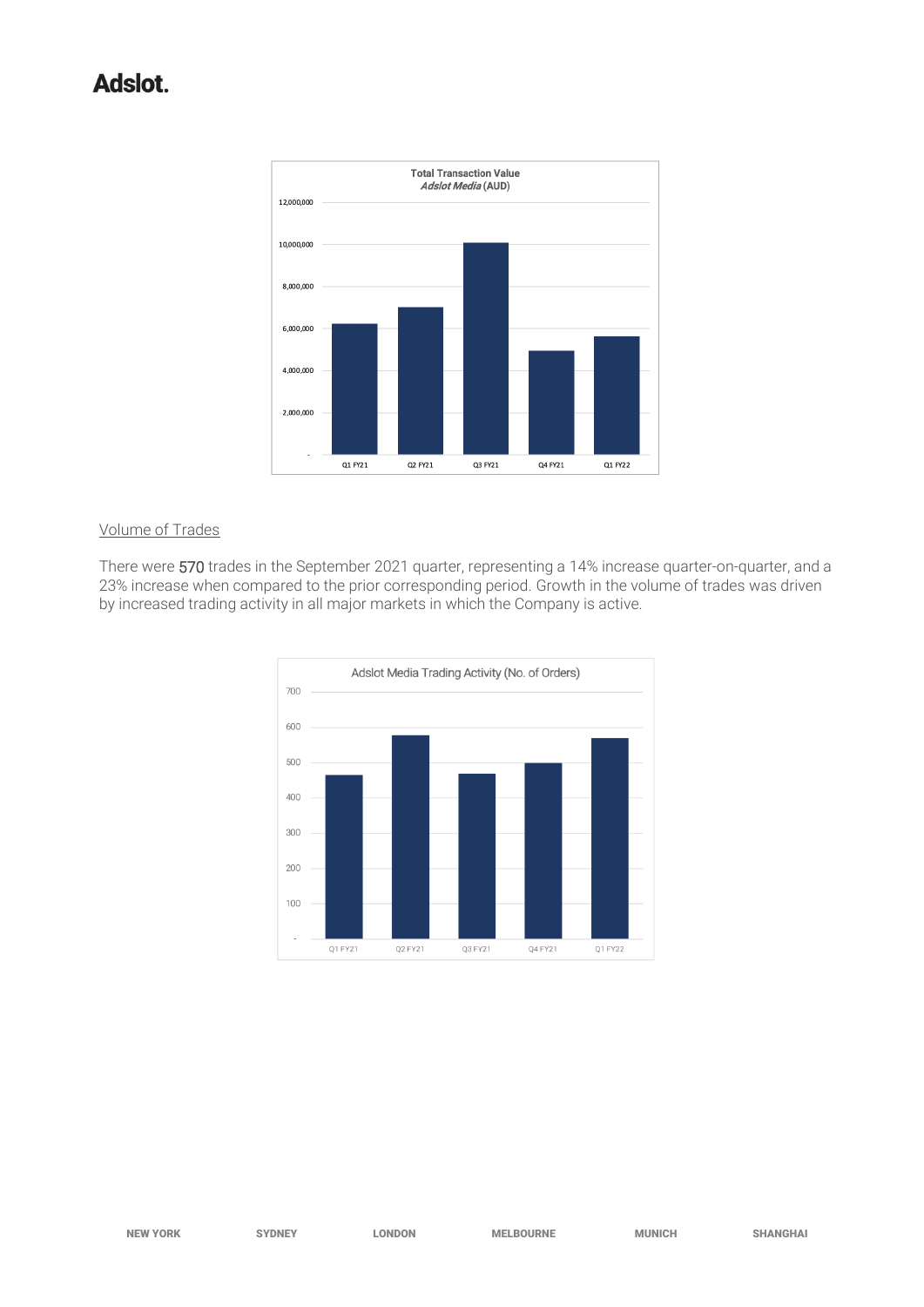## Agency (Buyer) Update

During the quarter, the Company continued to expand trading with the largest buyers of media globally, and in particular the activation of partner marketplaces associated with those buyers.

The following progress was achieved:

- Kinesso Health, Wellness & Lifestyle marketplace
	- o Significant pre-activation activities were conducted in anticipation of the launch of a Health, Wellness and Lifestyle marketplace for Kinesso (a subsidiary of IPG);
	- o Activities included the onboarding of publisher inventory and the provision of custom features associated with the health and wellness vertical;
	- o Phase 1 activation of the marketplace will occur in the December 2021 quarter.

### **GroupM UK**

- o Trading commenced with GroupM, the world's largest media investment company, using the *Adslot Media* platform as a component of GroupM's Premium Supply initiative;
- o Initial trades have been highly successful, and numerous additional publisher partners were added to the GroupM partner marketplace during the September 2021 quarter;
- o The pipeline of trading under this relationship continues to grow and is expected to make a significant contribution to TTV in coming quarters.

# S4 Capital

o Initial trading commenced following the execution of an MSA with leading media company S4 Capital and its subsidiary agencies, Firewood Marketing and Media Monks.

### • FlowerShop Media Cannabis Marketplace

- o Successful launch of a custom, white-labeled, media marketplace for the fast-growing cannabis industry with partner FlowerShop Media;
- Initial trading was expected during the September 2021 quarter, but has been delayed due to longer than anticipated publisher onboarding processes for this unique and pioneering offering;
- o Significant progress was made on this process and trading is expected to commence during the current (December 2021) quarter.

### • *Symphony – Adslot Media* Integration

o Recurring and consistent trading was again seen from European agencies via the integrated deployments of *Symphony* and *Adslot Media*.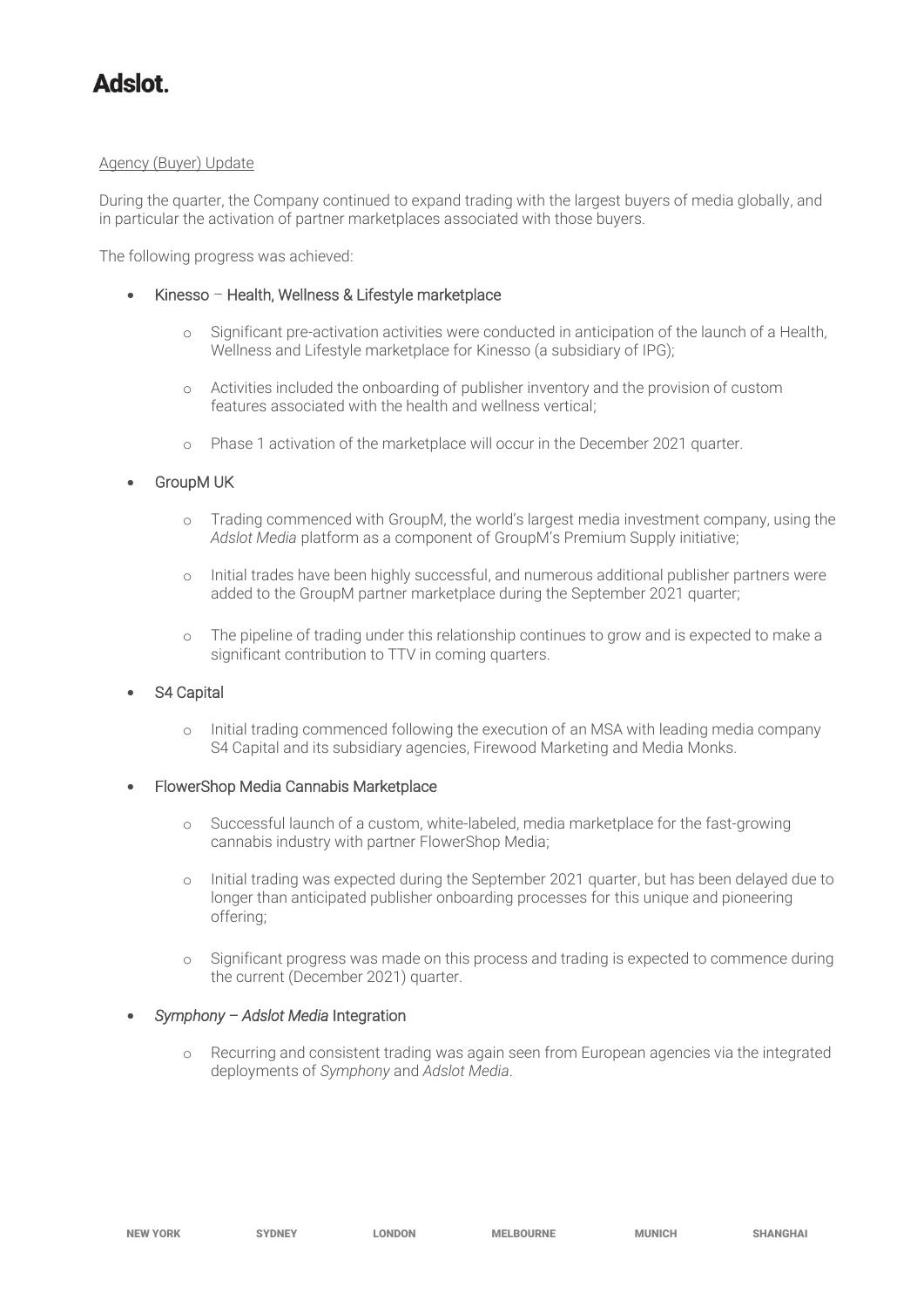The Company continues to progress on its core strategic objective of executing and activating Master Service Agreements (MSAs) with the six largest global media agency holding companies. In addition, the Company is seeking to execute MSAs with a number of fast-emerging marketing services companies that provide similar opportunities to the traditional agency holding companies. In summary, the Company's status with these companies is as follows:

- Formal MSAs in place with four of the six largest global media agency holding companies (an increase of one);
- An active interim trading agreement with a fifth holding company;
- Ongoing discussions with the remaining sixth holding company;
- Agreement signed with one of the emerging marketing services companies (S4 Capital); and,
- Late-stage negotiations with an additional emerging marketing services company.

## Publisher (Seller) Update

During the September 2021 quarter, the Company continued to add additional premium publishers to the *Adslot Media* marketplace around the world. Prominent publishers added to the marketplace during the quarter included:

- *Evolve Media*  a leading US publisher with a wide catalogue of 16 publications and over 50 million monthly readers;
- *Clutch Points* one of the largest US-based sports media companies in reach and engagement;
- *Urban List* Australia's Media Brand of the Year and a leading destination for areas such as dining, travel and health.

### Outlook:

Over the past four months, the sales pipeline for trading on the *Adslot Media* platform has grown considerably. This has been driven by the continuing progression of activation with large buyers, in particular via partner marketplaces developed for those buyers.

During this period, the Company has made considerable efforts in publisher on-boarding, developing custom features, and curating inventory for these partner marketplaces.

During the September 2021 quarter, first trades have occurred on a number of partner marketplaces, which have received positive client feedback.

With the expected activation of additional marketplaces during the December 2021 quarter and further scaling of marketplaces for which activation occurred in the prior quarter, the Company remains confident of continuing growth in TTV in coming quarters and over the longer term.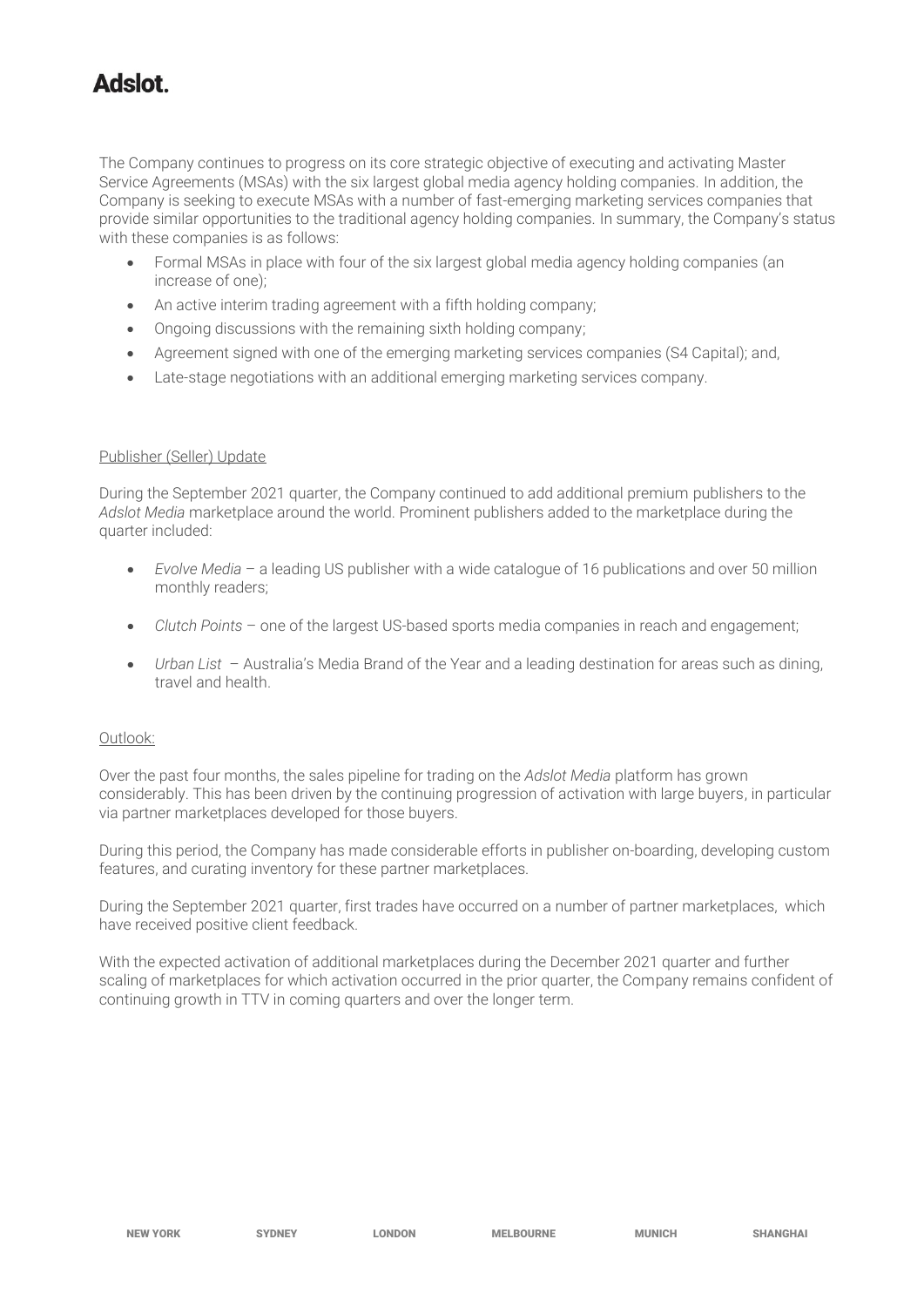# Symphony Update

Total annualised media spend managed by *Symphony* for the March 2021 quarter was \$7.16 Billion, an increase of 13% when compared to the June 2021 quarter, and an increase of 6% when compared to the prior corresponding period.





During the September 2021 quarter, the Company announced it had extended the term of its multi-market *Symphony* Master Service Agreement (MSA) with GroupM. This amended agreement sees an effective extension of the term of the MSA by no less than 3 years, until at least July 2024.

In addition, the amended agreement sees the extension of trading terms for the *Adslot Media* marketplace to all markets where *Symphony* is deployed. These terms will enable GroupM markets using *Symphony* to access the integrated *Symphony – Adslot Media* solution without the need for commercial agreements at a local level. The Company anticipates that the activation of the integrated solution for the first additional market will occur in the March quarter of 2022.

The Company can also confirm that it is in negotiations for the deployment of additional *Symphony* markets with multiple holding companies. It is anticipated that the first of these negotiations will be complete during the December 2021 quarter, with market deployments to commence in 2022.

# Appointment of New US Based Director

On 10 August 2021, the Company announced the appointment of US-based director, Mr Tom Triscari, to its Board of Directors. Please see ASX announcement dated 10 August 2021 for further information.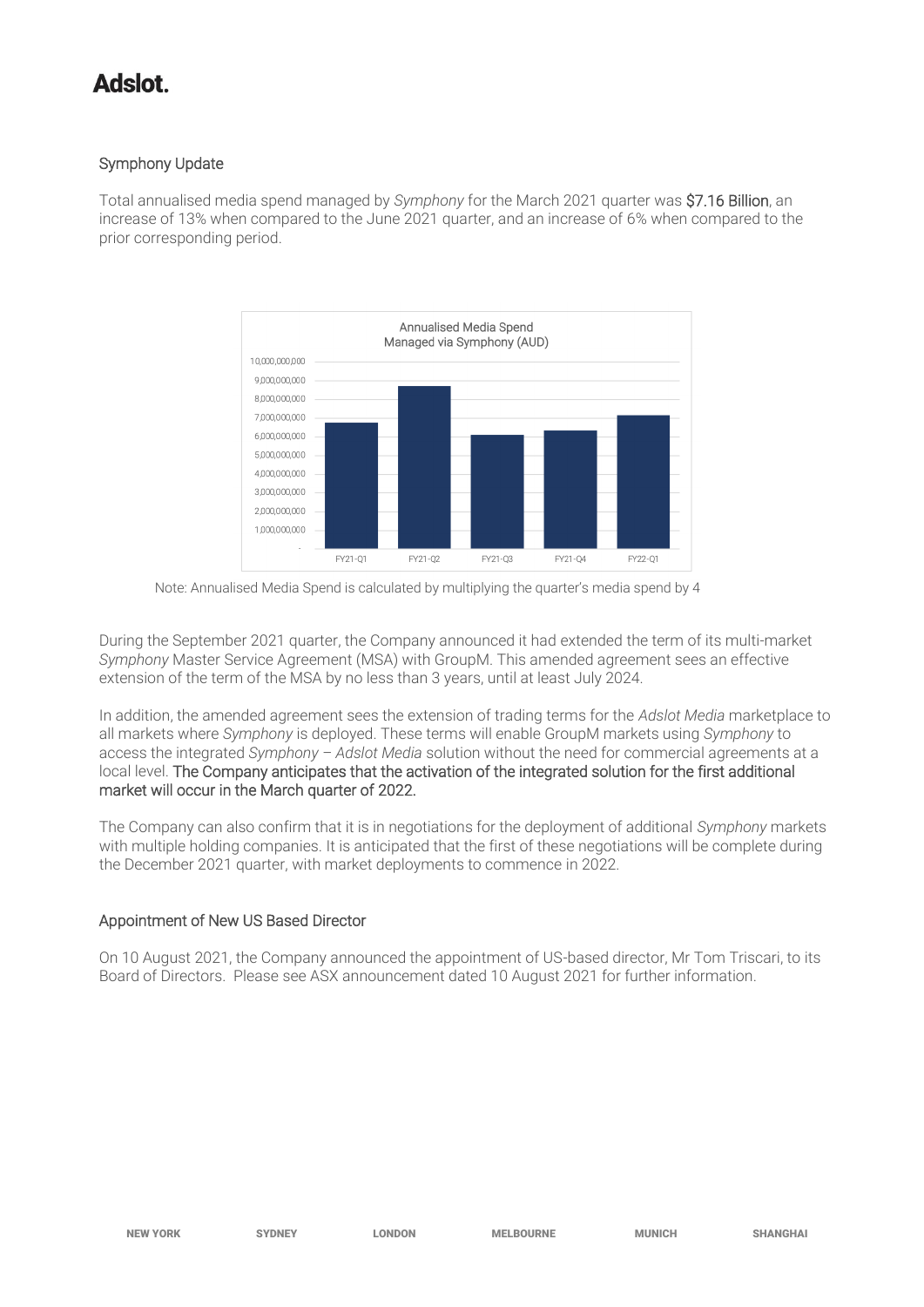## Quarterly Cashflow Commentary

Cash receipts from customers for the September 2021 quarter were \$3.59M, an increase of \$0.25M or 8% on the previous quarter's receipts of \$3.34M.

Net cash outflows from operating activities for the quarter were \$0.98M, a \$.0.73M increase in outflows on the previous quarter (June 2021: net cash outflow \$0.26M).

In the September 2021 quarter, total salary costs were \$2.94M, an increase of \$0.28M or 10% on the previous quarter (\$2.66M). Total salary costs include Staff Costs and Intellectual Property (capitalised development salaries).

Outgoing cash payments during the quarter at \$5.44M represented an increase of \$0.66M or 14% on the previous quarter (June 2021: \$4.79M). This was primarily driven by an increase in publisher payments of \$0.87M on the previous quarter. The operating cash outflow included related party costs of \$0.15M for directors' remuneration.

The FY2021 R&D claim (\$1.1M) has been submitted to AusIndustry and is expected to be paid in the current December 2021 quarter.

Cash at the end of the September 2021 quarter was \$5.15M.

- END -

For further enquiries, please contact:

Ben Dixon<br>
Chief Executive Officer<br>
Chief Executive Officer<br>
Chief Financial Officer Chief Executive Officer Adslot Limited<br>
investor.relations@adslot.com<br>
investor.relatio

[investor.relations@adslot.com](mailto:info@adslot.com.au)

#### About Adslot

Adslot's mission is to automate the trading of forward guaranteed display advertising, referred to as automated guaranteed. Our leading technology is a purpose built, global media trading platform. Adslot benefits a global community of media buyers and sellers, including media agencies, publishers and advertisers, by providing trading efficiencies and effectiveness made possible only via technology, and by doing so the basis on which the \$80B online display advertising industry will realise its full growth potential.

Adslot is a global organisation with operations in North America, Europe and Asia Pacific and is headquartered in Australia.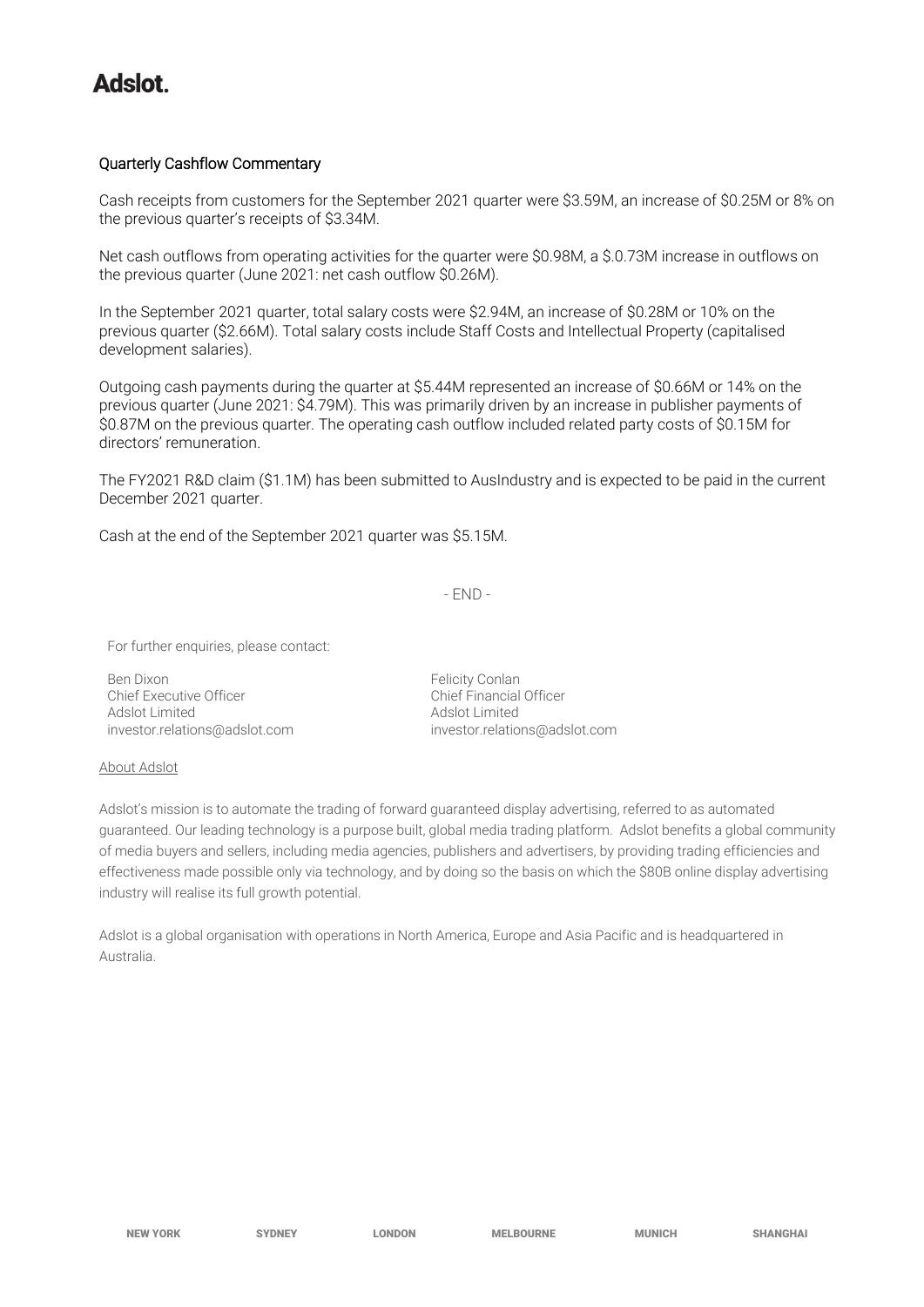# **tolahA**

#### Future performance

This Announcement contains certain references to forecasts, estimates, assumptions and other forward-looking statements and statements regarding the intent, belief or current expectations of The Company. The words "likely", "expect", "aim", "should", "could", "may", "anticipate", "predict", "believe", "plan" and other similar expressions are intended to identify forward-looking statements. Forward-looking statements, opinions and estimates provided in this Announcement are based on assumptions and contingencies which are subject to change without notice, as are statements about market and industry trends, which are based on interpretations of current market conditions. Forwardlooking statements are provided as a general guide only and should not be relied upon as an indication or guarantee of future performance. This Announcement contains such statements, which are subject to risk factors associated with an investment in The Company. The Company believes that these statements are reasonable, but they may be affected by a range of variables which could cause actual results or trends to differ materially. Forward-looking statements involve known and unknown risks, uncertainties and assumptions and other important factors that could cause actual results, performance or achievements of The Company to be materially different from future results, performances or achievements expressed or implied by such statements. Readers are cautioned not to place undue reliance on these forward-looking statements, which speak only as of the date of this Announcement.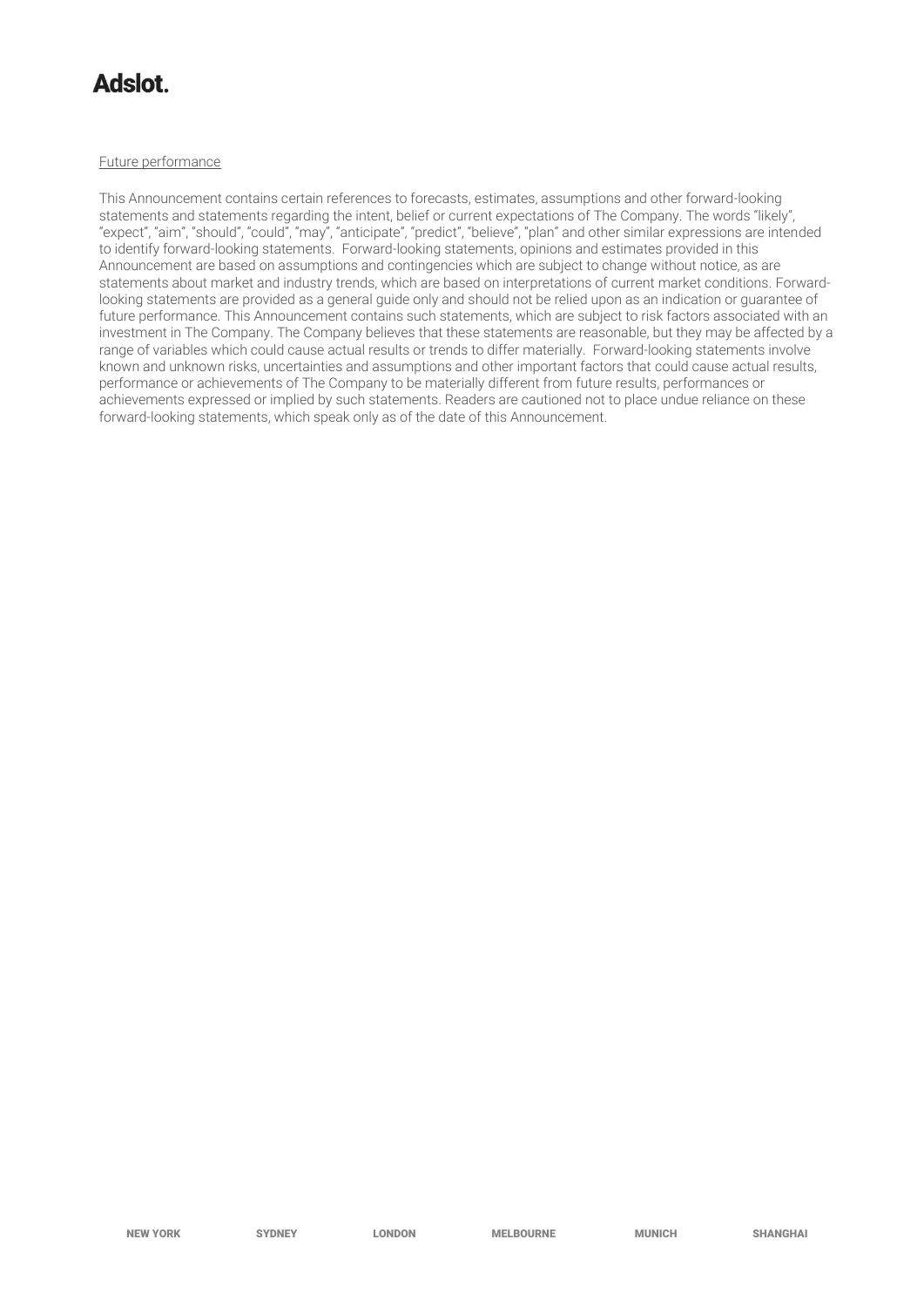# **Appendix 4C**

# **Quarterly cash flow report for entities subject to Listing Rule 4.7B**

| Name of entity |                                   |
|----------------|-----------------------------------|
| ADSLOT LTD     |                                   |
| <b>ABN</b>     | Quarter ended ("current quarter") |
| 70 001 287 510 | 30 September 2021                 |

| <b>Consolidated statement of cash flows</b> |                                                   | <b>Current quarter</b><br>\$A'000 | Year to date (3)<br>months)<br>\$A'000 |
|---------------------------------------------|---------------------------------------------------|-----------------------------------|----------------------------------------|
| 1.                                          | Cash flows from operating activities              |                                   |                                        |
| 1.1                                         | Receipts from customers                           | 3,588                             | 3,588                                  |
| 1.2                                         | Payments for                                      |                                   |                                        |
|                                             | staff costs<br>(a)                                | (2, 247)                          | (2, 247)                               |
|                                             | (b)<br>research and development                   |                                   |                                        |
|                                             | publishers<br>(c)                                 | (1,523)                           | (1,523)                                |
|                                             | other cost of sales<br>(d)                        | (366)                             | (366)                                  |
|                                             | advertising and marketing<br>(e)                  | (1)                               | (1)                                    |
|                                             | (f)<br>other working capital/overheads            | (410)                             | (410)                                  |
| 1.3                                         | Dividends received (see note 3)                   |                                   |                                        |
| 1.4                                         | Interest received                                 | O                                 |                                        |
| 1.5                                         | Interest and other costs of finance paid          | (23)                              | (23)                                   |
| 1.6                                         | Income taxes received/ (paid)                     |                                   |                                        |
| 1.7                                         | Government grants and tax incentives              |                                   |                                        |
| 1.8                                         | Other (provide details if material)               |                                   |                                        |
| 1.9                                         | Net cash from / (used in) operating<br>activities | (982)                             | (982)                                  |

| 2.  |                             | Cash flows from investing activities |       |       |
|-----|-----------------------------|--------------------------------------|-------|-------|
| 2.1 | Payments to acquire or for: |                                      |       |       |
|     | (a)                         | entities                             |       |       |
|     | (b)                         | businesses                           | -     |       |
|     | (c)                         | property, plant and equipment        | (30)  | (30)  |
|     | (d)                         | investments                          |       |       |
|     | (e)                         | intellectual property                | (691) | (691) |
|     | (f)                         | other non-current assets             |       |       |

ASX Listing Rules Appendix 4C (17/07/20) Page 1 + See chapter 19 of the ASX Listing Rules for defined terms.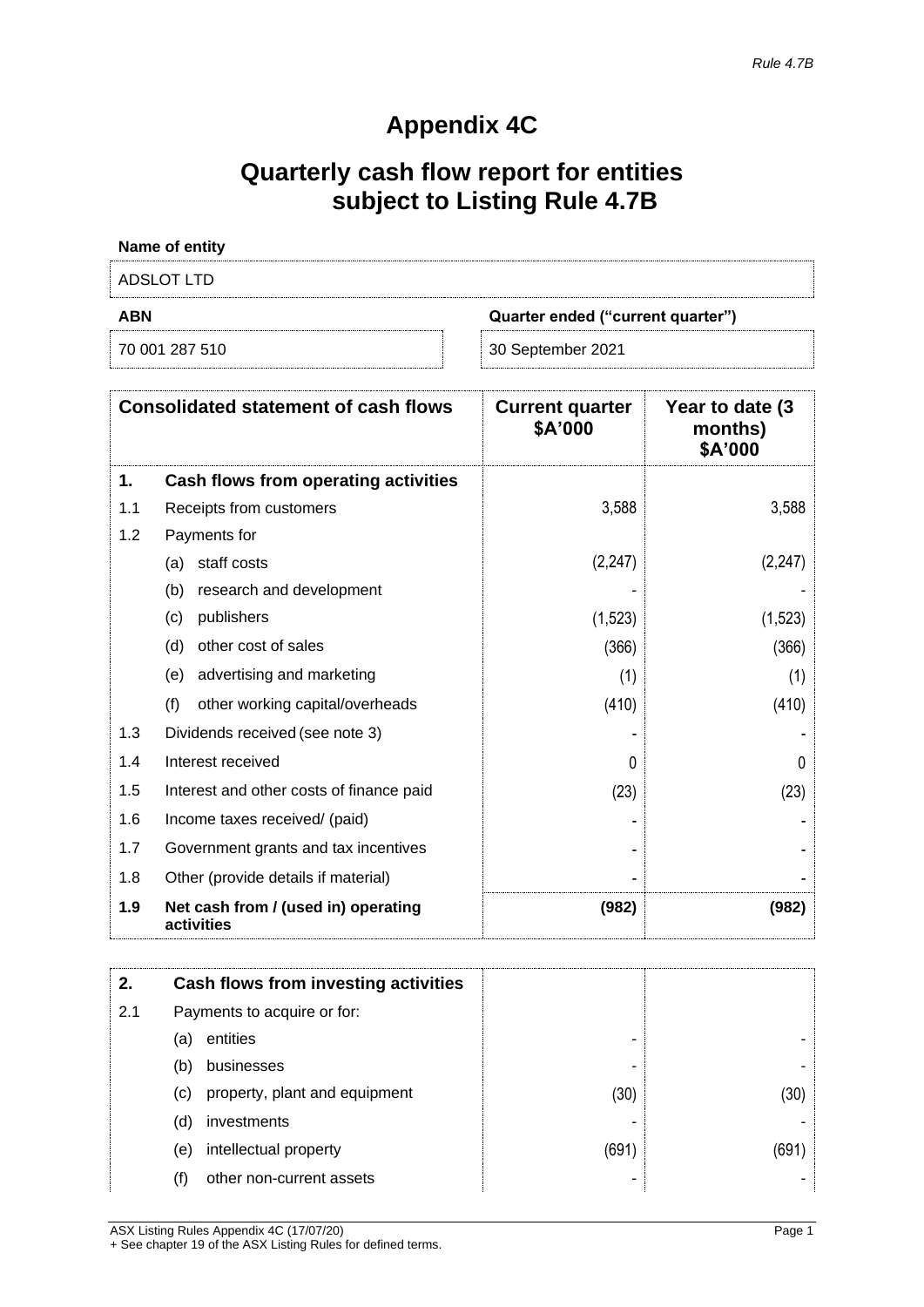| <b>Consolidated statement of cash flows</b> |                                                   | <b>Current quarter</b><br>\$A'000 | Year to date (3)<br>months)<br>\$A'000 |
|---------------------------------------------|---------------------------------------------------|-----------------------------------|----------------------------------------|
| 2.2                                         | Proceeds from disposal of:                        |                                   |                                        |
|                                             | entities<br>(a)                                   |                                   |                                        |
|                                             | businesses<br>(b)                                 |                                   |                                        |
|                                             | property, plant and equipment<br>(c)              |                                   |                                        |
|                                             | (d)<br>investments                                |                                   |                                        |
|                                             | intellectual property<br>(e)                      |                                   |                                        |
|                                             | (f)<br>other non-current assets                   |                                   |                                        |
| 2.3                                         | Cash flows from loans to other entities           |                                   |                                        |
| 2.4                                         | Dividends received (see note 3)                   |                                   |                                        |
| 2.5                                         | Other (provide details if material)               |                                   |                                        |
| 2.6                                         | Net cash from / (used in) investing<br>activities | (721)                             | (721)                                  |

| 3.   | Cash flows from financing activities                                                          |       |       |
|------|-----------------------------------------------------------------------------------------------|-------|-------|
| 3.1  | Proceeds from issues of equity securities<br>(excluding convertible debt securities)          |       |       |
| 3.2  | Proceeds from issue of convertible debt<br>securities                                         |       |       |
| 3.3  | Proceeds from exercise of options                                                             |       |       |
| 3.4  | Transaction costs related to issues of<br>equity securities or convertible debt<br>securities | (8)   | (8)   |
| 3.5  | Proceeds from borrowings                                                                      |       |       |
| 3.6  | Repayment of borrowings                                                                       |       |       |
| 3.7  | Transaction costs related to loans and<br>borrowings                                          |       |       |
| 3.8  | Dividends paid                                                                                |       |       |
| 3.9  | Other (Leased assets)                                                                         | (151) | (151) |
| 3.10 | Net cash from / (used in) financing<br>activities                                             | (159) | (159) |

|     | Net increase / (decrease) in cash and<br>cash equivalents for the period |       |       |
|-----|--------------------------------------------------------------------------|-------|-------|
| 4.1 | Cash and cash equivalents at beginning of<br>period                      | 6,827 | 6,827 |
| 4.2 | Net cash from / (used in) operating<br>activities (item 1.9 above)       | (982) | (982) |
| 4.3 | Net cash from / (used in) investing activities<br>(item 2.6 above)       | (721) | 721)  |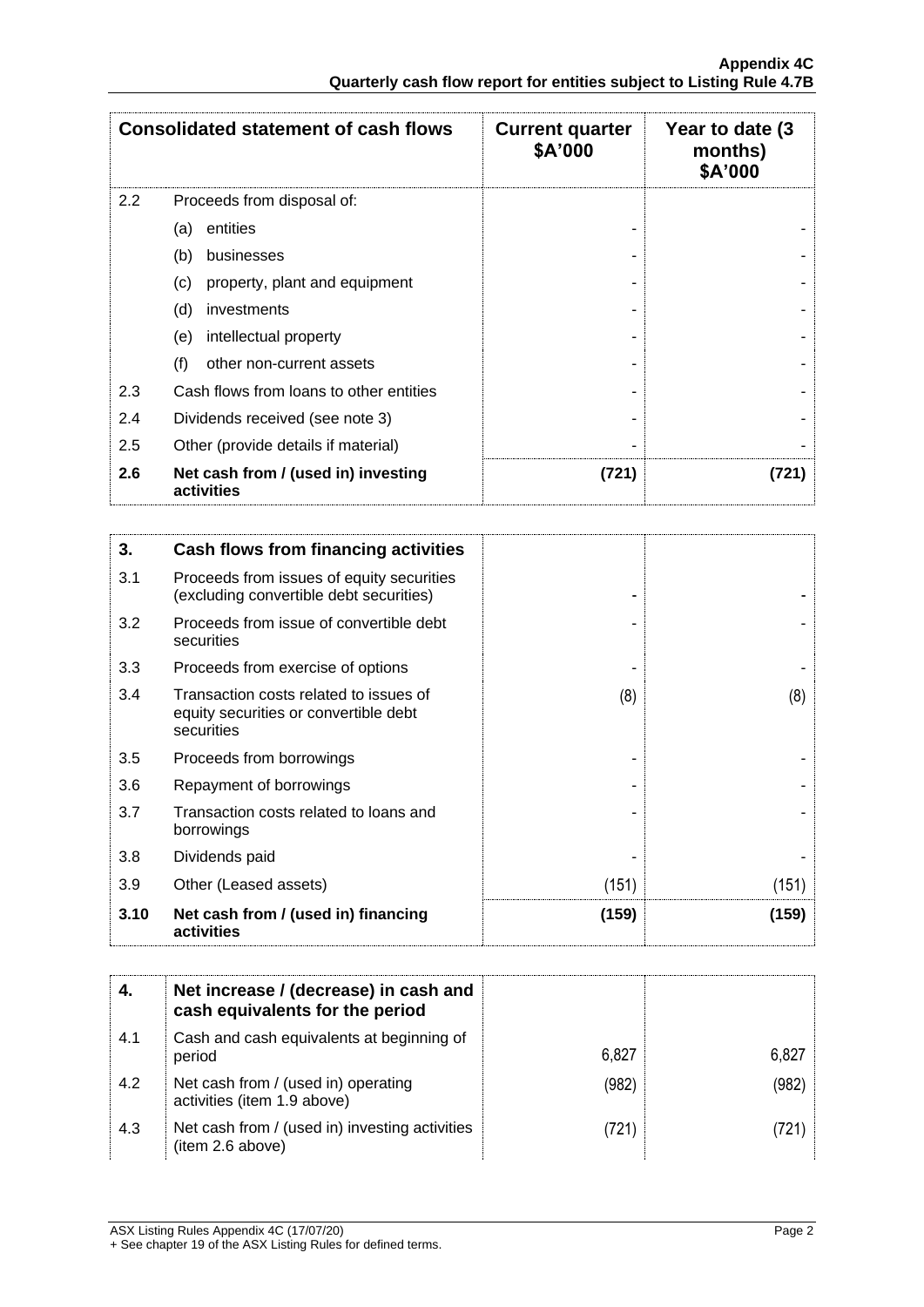| Consolidated statement of cash flows |                                                                     | <b>Current quarter</b><br>\$A'000 | Year to date (3)<br>months)<br>\$A'000 |
|--------------------------------------|---------------------------------------------------------------------|-----------------------------------|----------------------------------------|
| 4.4                                  | Net cash from / (used in) financing activities<br>(item 3.10 above) | (159)                             | 159)                                   |
| 4.5                                  | Effect of movement in exchange rates on<br>cash held                | 189                               | 189                                    |
| 4.6                                  | Cash and cash equivalents at end of<br>period                       | 5,154                             | 5.154                                  |

| 5.  | Reconciliation of cash and cash<br>equivalents<br>at the end of the quarter (as shown in the<br>consolidated statement of cash flows) to the<br>related items in the accounts | <b>Current quarter</b><br>\$A'000 | <b>Previous quarter</b><br>\$A'000 |
|-----|-------------------------------------------------------------------------------------------------------------------------------------------------------------------------------|-----------------------------------|------------------------------------|
| 5.1 | <b>Bank balances</b>                                                                                                                                                          | 4,737                             | 6,412                              |
| 5.2 | Call deposits                                                                                                                                                                 | 417                               | 415                                |
| 5.3 | <b>Bank overdrafts</b>                                                                                                                                                        |                                   |                                    |
| 5.4 | Other (provide details)                                                                                                                                                       |                                   |                                    |
| 5.5 | Cash and cash equivalents at end of<br>quarter (should equal item 4.6 above)                                                                                                  | 5,154                             | 6,827                              |

| 6.  | Payments to related parties of the entity and their<br>associates                                                                                           | <b>Current quarter</b><br><b>\$A'000</b> |  |
|-----|-------------------------------------------------------------------------------------------------------------------------------------------------------------|------------------------------------------|--|
| 6.1 | Aggregate amount of payments to related parties and their<br>associates included in item 1                                                                  | 154                                      |  |
| 6.2 | Aggregate amount of payments to related parties and their<br>associates included in item 2                                                                  |                                          |  |
|     | Note: if any amounts are shown in items 6.1 or 6.2, your quarterly activity report must include a description of, and an<br>explanation for, such payments. |                                          |  |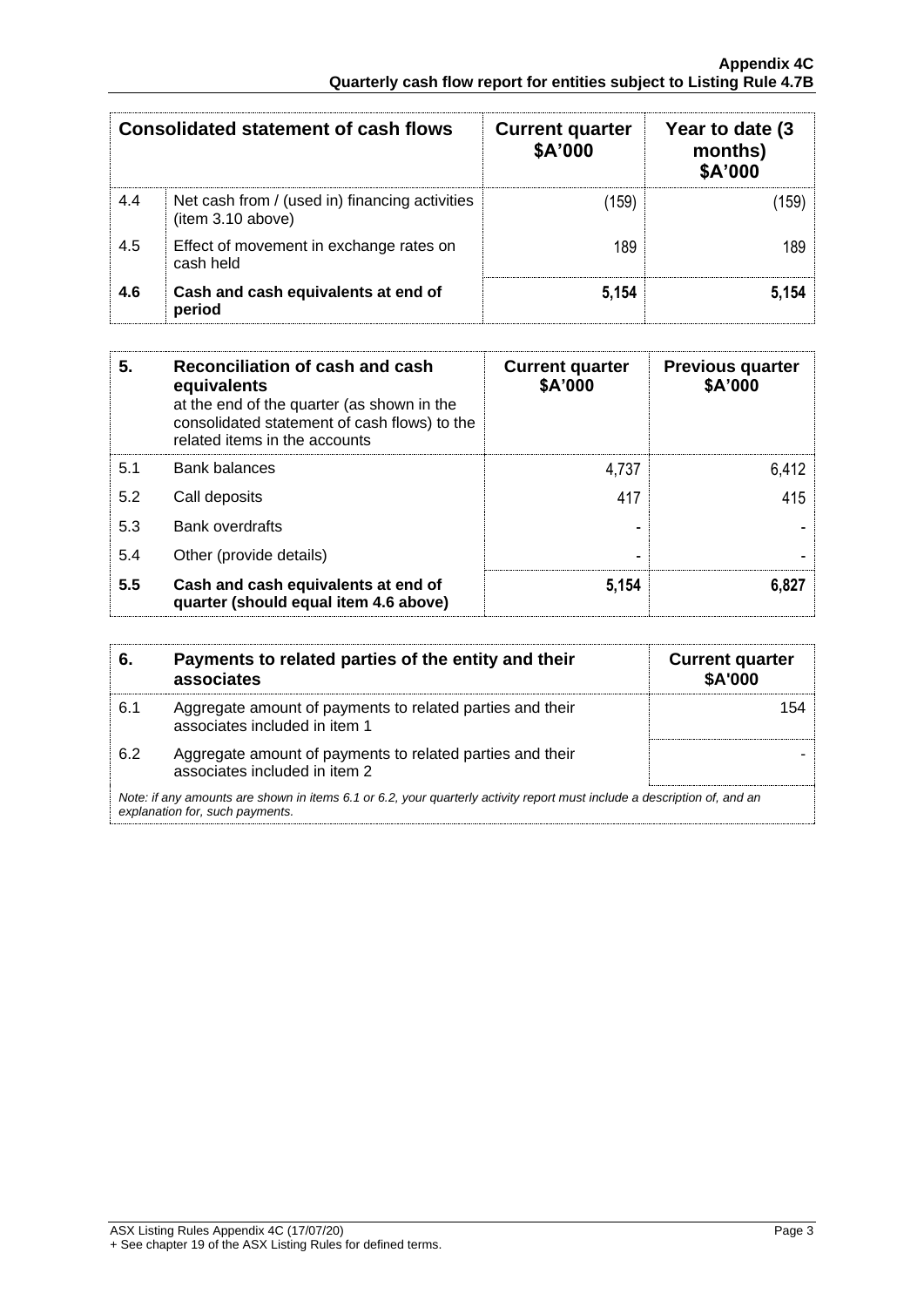| 7.                                                                                                                                                                                                                                                                                                                                                                                                                         | <b>Financing facilities</b><br>Note: the term "facility' includes all forms of financing<br>arrangements available to the entity.<br>Add notes as necessary for an understanding of the<br>sources of finance available to the entity.                                                                                                                                                                                                                                                                                                                                                                                                                                                                                                                                                                            | <b>Total facility</b><br>amount at quarter<br>end<br>\$A'000 | Amount drawn at<br>quarter end<br>\$A'000 |
|----------------------------------------------------------------------------------------------------------------------------------------------------------------------------------------------------------------------------------------------------------------------------------------------------------------------------------------------------------------------------------------------------------------------------|-------------------------------------------------------------------------------------------------------------------------------------------------------------------------------------------------------------------------------------------------------------------------------------------------------------------------------------------------------------------------------------------------------------------------------------------------------------------------------------------------------------------------------------------------------------------------------------------------------------------------------------------------------------------------------------------------------------------------------------------------------------------------------------------------------------------|--------------------------------------------------------------|-------------------------------------------|
| 7.1                                                                                                                                                                                                                                                                                                                                                                                                                        | Loan facilities (i)                                                                                                                                                                                                                                                                                                                                                                                                                                                                                                                                                                                                                                                                                                                                                                                               | 178                                                          | 178                                       |
| 7.2                                                                                                                                                                                                                                                                                                                                                                                                                        | Credit standby arrangements                                                                                                                                                                                                                                                                                                                                                                                                                                                                                                                                                                                                                                                                                                                                                                                       | ۰                                                            |                                           |
| 7.3                                                                                                                                                                                                                                                                                                                                                                                                                        | Other (please specify)                                                                                                                                                                                                                                                                                                                                                                                                                                                                                                                                                                                                                                                                                                                                                                                            | ۰                                                            |                                           |
| 7.4                                                                                                                                                                                                                                                                                                                                                                                                                        | <b>Total financing facilities</b>                                                                                                                                                                                                                                                                                                                                                                                                                                                                                                                                                                                                                                                                                                                                                                                 | 178                                                          | 178                                       |
| 7.5<br>Unused financing facilities available at quarter end<br>7.6<br>Include in the box below a description of each facility above, including the lender, interest<br>rate, maturity date and whether it is secured or unsecured. If any additional financing<br>facilities have been entered into or are proposed to be entered into after quarter end,<br>include a note providing details of those facilities as well. |                                                                                                                                                                                                                                                                                                                                                                                                                                                                                                                                                                                                                                                                                                                                                                                                                   |                                                              |                                           |
|                                                                                                                                                                                                                                                                                                                                                                                                                            | (i) The Group's US subsidiary Adslot Inc applied for and received two Paycheck Protection<br>Program loans through HSBC USA. They are no fee loans backed by the US Federal<br>Government for businesses impacted by Covid-19. The loans are for a two-year period, at<br>1.00% fixed interest rate and the loan payments deferred for the first six months or till any<br>loan forgiveness is finalised. No collateral or guarantees were required. The Group received<br>full forgiveness of the first loan in the June 2021 quarter and is expecting full forgiveness of<br>the second loan in the current financial year, as the loans were utilised for expenditure<br>allowable for forgiveness. The second loan awaiting forgiveness is represented by the<br>\$178k in the Loan facilities balance above. |                                                              |                                           |

| 8.    |                                                           | Estimated cash available for future operating activities                                                                                                                                                               | \$A'000 |
|-------|-----------------------------------------------------------|------------------------------------------------------------------------------------------------------------------------------------------------------------------------------------------------------------------------|---------|
| 8.1   | Net cash from / (used in) operating activities (item 1.9) |                                                                                                                                                                                                                        | (982)   |
| 8.2   |                                                           | Cash and cash equivalents at quarter end (item 4.6)                                                                                                                                                                    | 5,154   |
| 8.3   |                                                           | Unused finance facilities available at quarter end (item 7.5)                                                                                                                                                          |         |
| 8.4   |                                                           | Total available funding (item $8.2 +$ item $8.3$ )                                                                                                                                                                     | 5,154   |
| 8.5   | item 8.1)                                                 | Estimated quarters of funding available (item 8.4 divided by                                                                                                                                                           | 5.2     |
|       |                                                           | Note: if the entity has reported positive net operating cash flows in item 1.9, answer item 8.5 as "N/A". Otherwise, a<br>figure for the estimated quarters of funding available must be included in item 8.5.         |         |
| 8.6   |                                                           | If item 8.5 is less than 2 quarters, please provide answers to the following questions:                                                                                                                                |         |
| 8.6.1 |                                                           | Does the entity expect that it will continue to have the current level of net operating<br>cash flows for the time being and, if not, why not?                                                                         |         |
|       | Answer:                                                   |                                                                                                                                                                                                                        |         |
|       | 8.6.2                                                     | Has the entity taken any steps, or does it propose to take any steps, to raise further<br>cash to fund its operations and, if so, what are those steps and how likely does it<br>believe that they will be successful? |         |
|       | Answer:                                                   |                                                                                                                                                                                                                        |         |